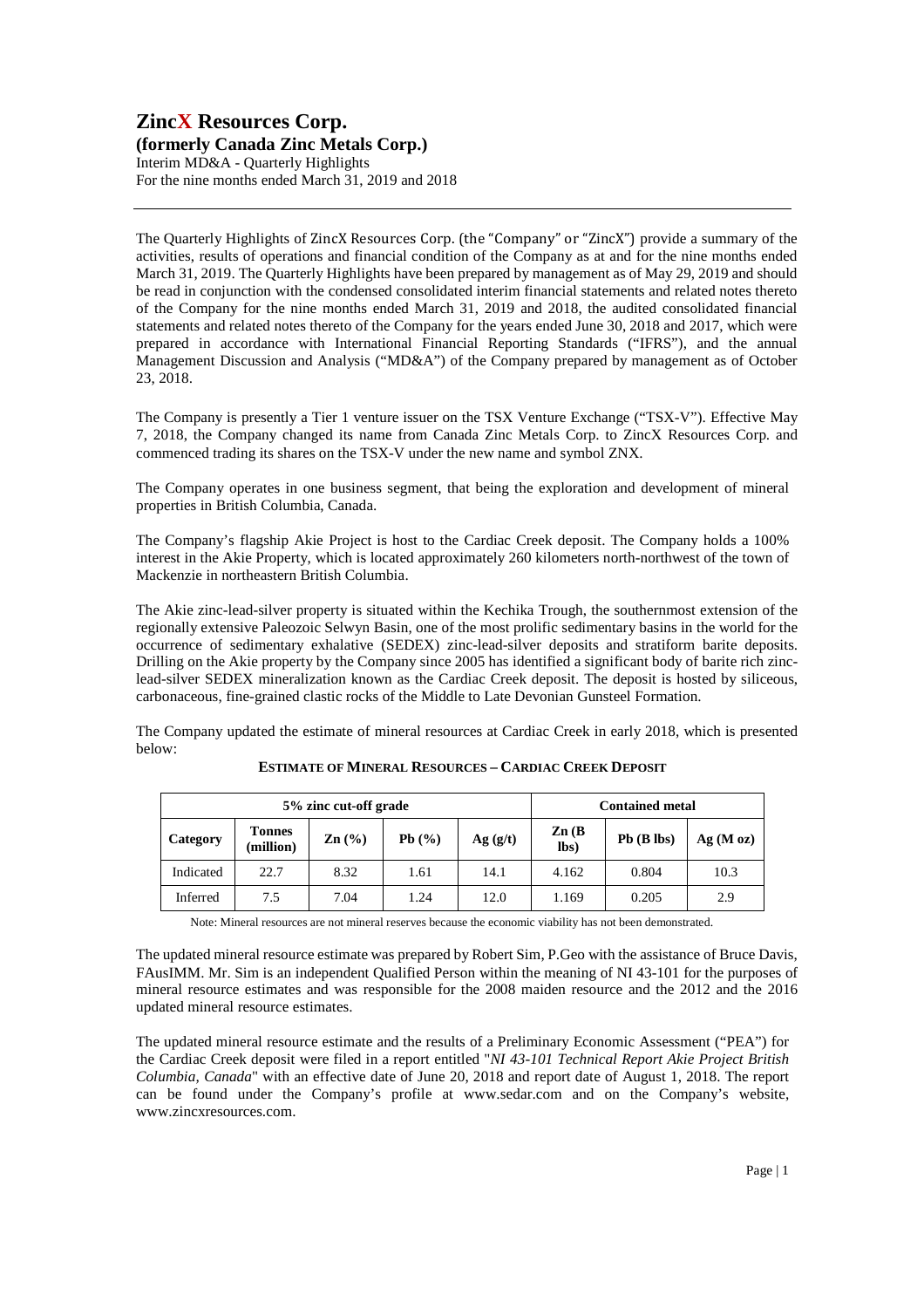# **ZincX Resources Corp. (formerly Canada Zinc Metals Corp.)**  Interim MD&A - Quarterly Highlights For the nine months ended March 31, 2019 and 2018

The Kechika Regional Project consists of 10 properties including the Pie, Yuen, Cirque East and Mt. Alcock properties extending northwest from the Akie property for approximately 140 kilometres along the strike of the highly prospective Gunsteel Formation shale; the main host rock for known SEDEX zinc-lead-silver deposits in the Kechika Trough of northeastern British Columbia.

The Pie, Yuen, Cirque East properties (known as the "Pie Properties") are the subject of a joint venture arrangement with Teck Resources Limited ("Teck") and its JV partner, Korea Zinc Co., Ltd. ("Korea Zinc") to jointly explore the Pie Properties on a 49%-51% joint venture basis, with Teck acting as the operator. Teck and Korea Zinc acquired 51% interest in the Pie Properties by incurring cumulative aggregate exploration expenditures of \$3,500,000 to December 31, 2017.

#### **Overall performance**

Significant events and operating highlights for the nine months ended March 31, 2019 and up to the date of these MD&A:

### • **Preliminary Economic Assessment (PEA)**

In June 2018, the Company announced the completion of a PEA authored by JDS Energy & Mining Inc. of Vancouver, B.C. and in August 2018 filed a technical report on SEDAR and prepared in accordance with NI 43-101 Standards for its 100-per-cent-owned zinc-lead-silver Cardiac Creek deposit located on the Akie property in northeast British Columbia, Canada.

The PEA indicates that the Akie project is potentially economic and technically feasible. Management considers its completion a significant step in advancing the Cardiac Creek deposit to a production decision. The positive results outlined in the PEA demonstrate a robust, stand-alone base metal project with a large and potentially growing resource base complete with all-season access, good rail and road infrastructure, and amenable to conventional mining and milling practices common to similar projects. This project has significant exposure to zinc given the almost 10 to 1 zinc to lead ratio in payable metal production over life of mine.

The PEA envisions a conventional underground mine and concentrator operation with a small environmental footprint measuring approximately 20 hectares in size upon start-up, expanding to approximately 35 hectares at closure. The mine will have an average production rate of 4,000 tonnes per day (tpd) principally from long-hole stoping. Much of the waste rock and majority of the mill tailings will be placed back underground as cemented backfill. The rest of filtered tailings will be stacked in a surface filtered tailings facility, located near the mill. The mine will have an 18-year life with potential to extend the life-of-mine through resource expansion.

Economic Highlights of the PEA include:

- Estimated pre-tax NPV7% of **\$649M** (\$401M after-tax)
- Estimated pre-tax **35% IRR** (27% after-tax)
- Estimated pre-tax **2.6 year payback** (3.2 year payback after-tax)
- PEA contemplates a **4,000 tonne per day** underground mine and **3,000 tonne per day** concentrator with an **18-year** mine life
- Total mine production of **25.8 million tonnes** of which **19.7 million tonnes** are processed
- Initial CAPEX (excluding contingency) estimated at **\$256.7M;** total of **\$302.3M** including **\$45.7M** in contingency
- Payable metal production over life-of-mine is **3,268M lbs of zinc** & **362M lbs of lead**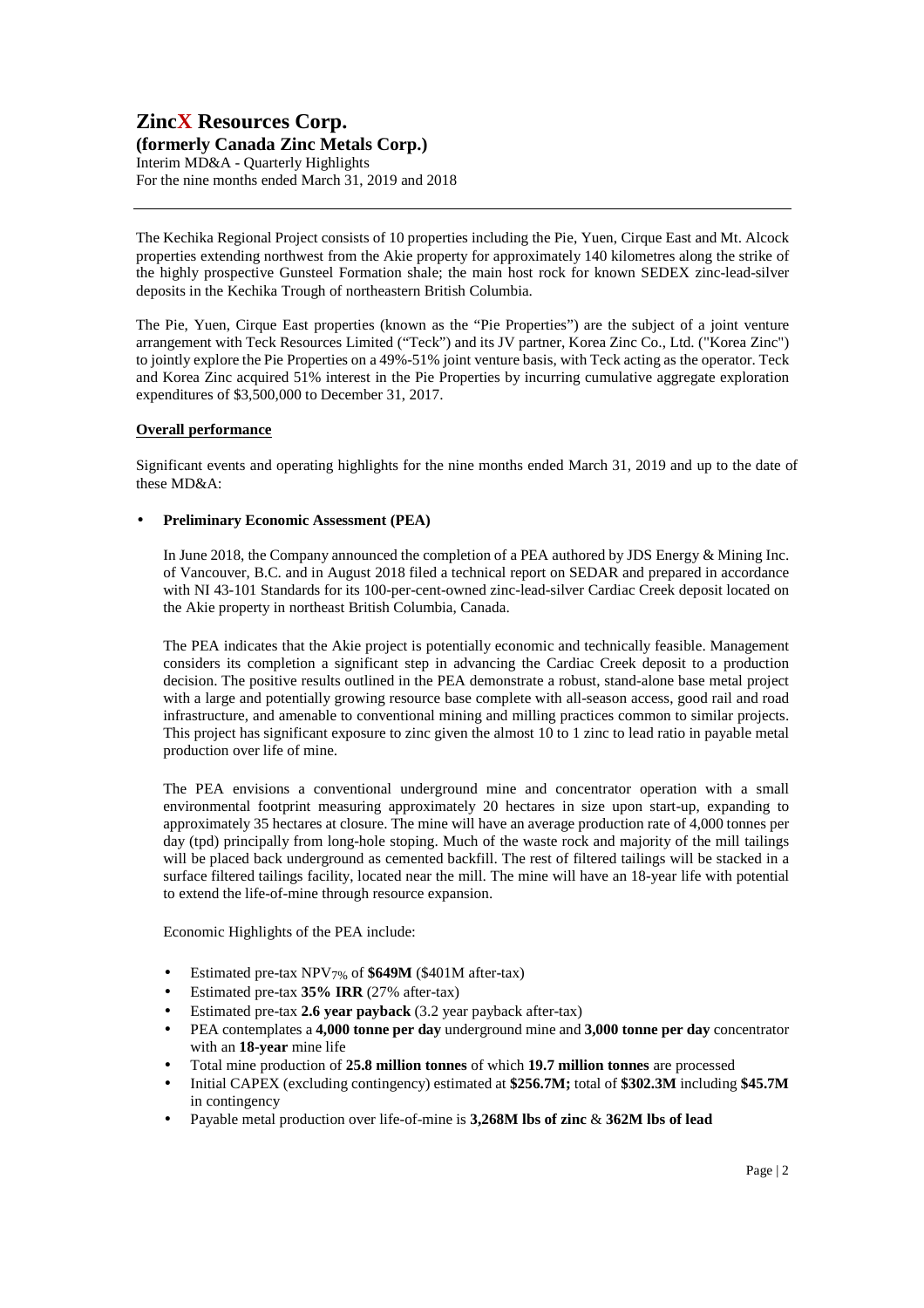**(formerly Canada Zinc Metals Corp.)** 

Interim MD&A - Quarterly Highlights For the nine months ended March 31, 2019 and 2018

- Average annual production of **178M lbs of payable zinc** and **20M lbs of payable lead** at an all-in operating cost of **\$102.38/tonne milled**
- Total payable metal LOM is **\$3,960M;** or **\$201/tonne milled**
- Saleable zinc and lead concentrates with **no penalty elements** (**clean concentrate**)
- There are no net smelter royalties owed (**0% NSR**)
- **Opportunities** for **continued refinement** through additional studies including upgrading lead and silver recoveries and reducing operating costs
- The Cardiac Creek deposit remains **open at depth** with potential to **increase mine life**
- The Akie and Kechika Regional projects combined, offer **district-scale potential** for **new discoveries**

The Company will be working closely with its mining consultants and advisers to plot a course forward for the most cost-effective and efficient development of the Cardiac Creek deposit. The Company anticipates more detailed engineering assessments leading to a prefeasibility study. Mike Makarenko P.Eng, JDS Energy and Mining, is the designated Qualified Person as defined by National Instrument 43-101 and is responsible for the PEA technical information contained in this document.

# • **2019 Exploration program**

Planning for the 2019 exploration program is nearing completion and the Company expects to begin mobilizing field crews and drill equipment to the Akie camp by mid-June. Contractual arrangements are being finalized with several service providers. The diamond drill program is expected to start mid to late-June and continue through to September.

The 2019 diamond drilling program will focus on the central high-grade core of the deposit targeting the initial five years of future mine production identified in the PEA; with an intent to provide additional closespaced drill intercepts to increase confidence in the current resource model as well as advance the existing studies to a prefeasibility level including metallurgical testing, geotechnical, and mining engineering assessments.

Plans are also underway to permit and execute a surface geotechnical and hydrogeological program to confirm site selection for key mine infrastructure areas identified in the PEA.

# • **2018 Akie drilling program**

In early September 2018, the Company concluded its 2018 drilling program that commenced in June 2018. A total of 5 drill holes were successfully drilled on several property targets comprising 2,013 metres of diamond drilling.

2018 drill program highlights:

- First-ever drill test of the massive Sitka barite surface showing where previous channel sampling in 2013 returned high-grade zinc-lead assay results. The drilling has traced sphaleritebearing vein mineralisation approximately 100 metres below surface. The best interval from hole DDH A-18-144 returned 3.7% Zn over a width of 3.50 metres from a downhole depth of 168.1 to 171.5 metres, including 11.1 % Zn over a width of 0.9 metres. A lower interval from hole DDH A-18-145 from 196.7 to 201.8 metres returned 3.8% Zn over a width of 5.1 metres, including 11.3% Zn over 1.0 meter.
- Drill test of the southeastern strike extent of the Cardiac Creek deposit beyond the current limits of the resource model. Drilling encountered a thick hybrid zone of distal/proximal facies mineralisation from 280 metres to 448 metres that returned scattered anomalous zinc values.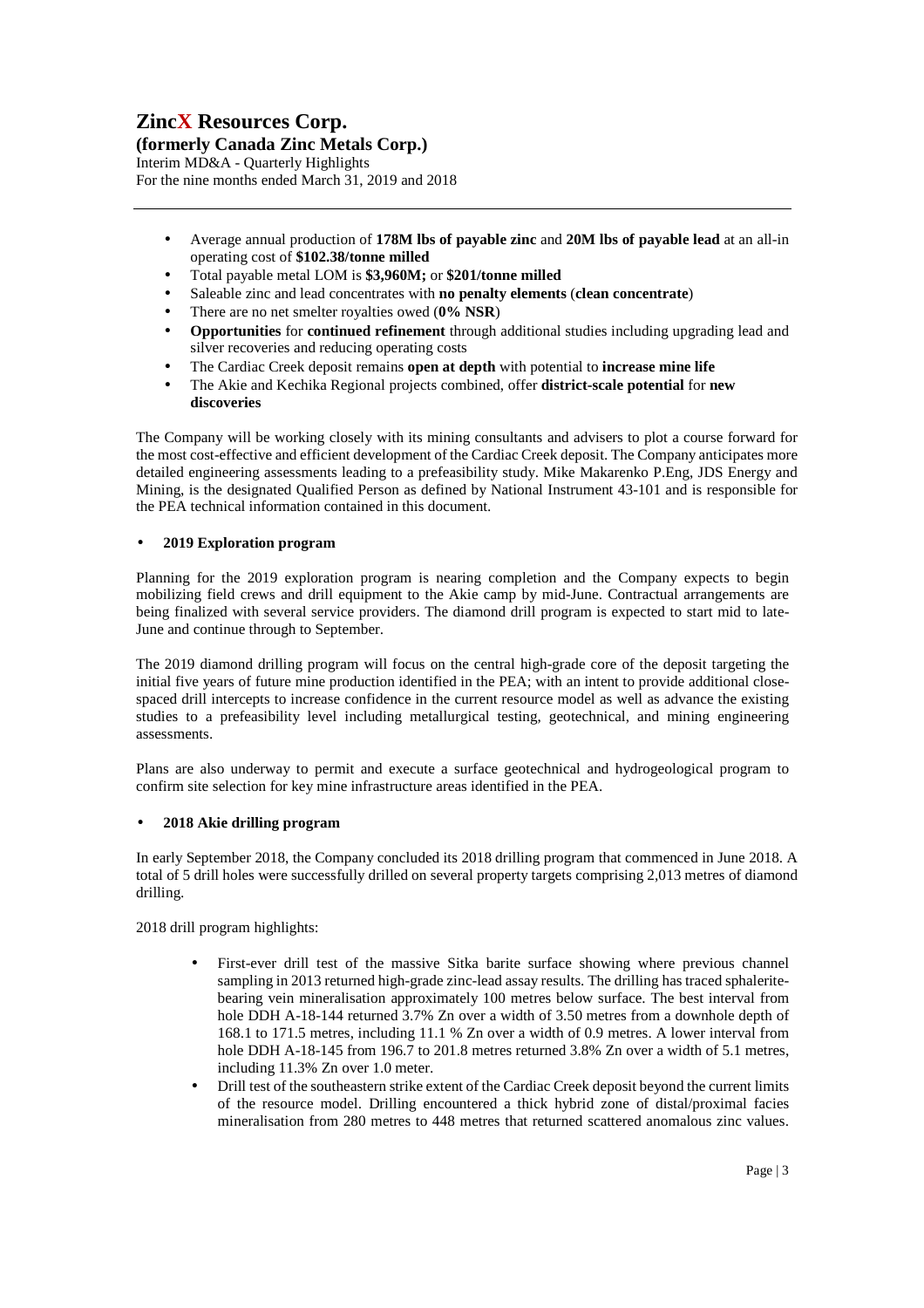**(formerly Canada Zinc Metals Corp.)** 

Interim MD&A - Quarterly Highlights For the nine months ended March 31, 2019 and 2018

> The interval from 507.94 to 514.98 metres returned zinc values reaching 0.53% and averaging 0.31% Zn over an apparent width of 7.04 metres.

- Drill test of the down-dip extent of the north lead zone target where previous drilling intersected extensive intervals of bedded pyrite mineralization highly anomalous in zinc and lead. The hole returned anomalous zinc values ranging from 0.1% to 0.43% Zn in numerous intervals over a combined thickness of 125 metres from a downhole depth of 300 to 483 metres.
- Drill test of the projected Sitka mineralized target approximately 400 metres to the southeast of the Sitka showing. Quartz veining is present within the faulted contact between the Road River Group and the Kwadacha limestone that is similar to the mineralized veins observed in holes A-18-144 and A-18-145. The vein/fault zone hosts weathered sphalerite and visible seams of galena. Notable zinc results were intersected over 12.98 metres from 94.86 to 107.84 metres that returned 1.1% Zn including 3.5% Zn over 2.80 metres at a downhole depth of 95.8 metres.

A summary table of the results from the 2018 drilling program on the Cardiac Creek deposit can be seen below.

| <b>Drill Hole</b>       | Zone              | From (m) | To(m)  | Apparent Width $(m)^*$ | $\text{Zn}$ (%) |
|-------------------------|-------------------|----------|--------|------------------------|-----------------|
| $A-18-144$ <sup>H</sup> | <b>Sitka</b>      | 172.72   | 174.59 | 1.87                   | 3.54            |
| incl                    |                   | 172.72   | 173.72 | 1.00                   | 5.76            |
|                         |                   | 186.51   | 187.15 | 0.64                   | 1.53            |
|                         |                   | 196.70   | 201.78 | 5.08                   | 3.79            |
| incl                    |                   | 196.70   | 200.00 | 3.30                   | 5.73            |
| incl                    |                   | 199.01   | 200.00 | 0.99                   | 11.33           |
| $A-18-145$ <sup>H</sup> | <b>Sitka</b>      | 148.13   | 148.76 | 0.63                   | 7.51            |
|                         |                   | 159.40   | 159.80 | 0.40                   | 3.35            |
|                         |                   | 163.37   | 163.83 | 0.46                   | 4.65            |
|                         |                   | 168.05   | 171.55 | 3.50                   | 3.72            |
| incl                    |                   | 168.05   | 168.91 | 0.86                   | 11.09           |
|                         |                   | 175.09   | 175.69 | 0.60                   | 2.36            |
| A-18-147                | <b>SE Zone</b>    | 475.97   | 487.06 | 11.09                  | 0.10            |
|                         |                   | 507.94   | 514.98 | 7.04                   | 0.31            |
| $A-18-148$              | <b>North Lead</b> | 417.25   | 420.21 | 2.96                   | 0.31            |
| A-18-149                | Sitka Ext.        | 94.86    | 107.84 | 12.98                  | 1.10            |
|                         | incl.             | 95.80    | 97.98  | 2.18                   | 3.47            |

\*True widths are unknown at this time

#### • **Financing and other activities affecting share capital**

In November and December 2018, the Company completed two consecutive flow-through private placements issuing an aggregate of 3,568,692 flow-through shares at a price of \$0.39 per share for gross proceeds of \$1,391,790. The Company paid cash finder's fees of \$63,896 and regulatory filing fees of \$10,213 in connection with the private placements. The proceeds from the private placements will be used on exploration expenditures in calendar 2019.

142,500 stock options were exercised at a price of \$0.25 per share by employees and consultants of the Company in July 2018 for total proceeds of \$36,025.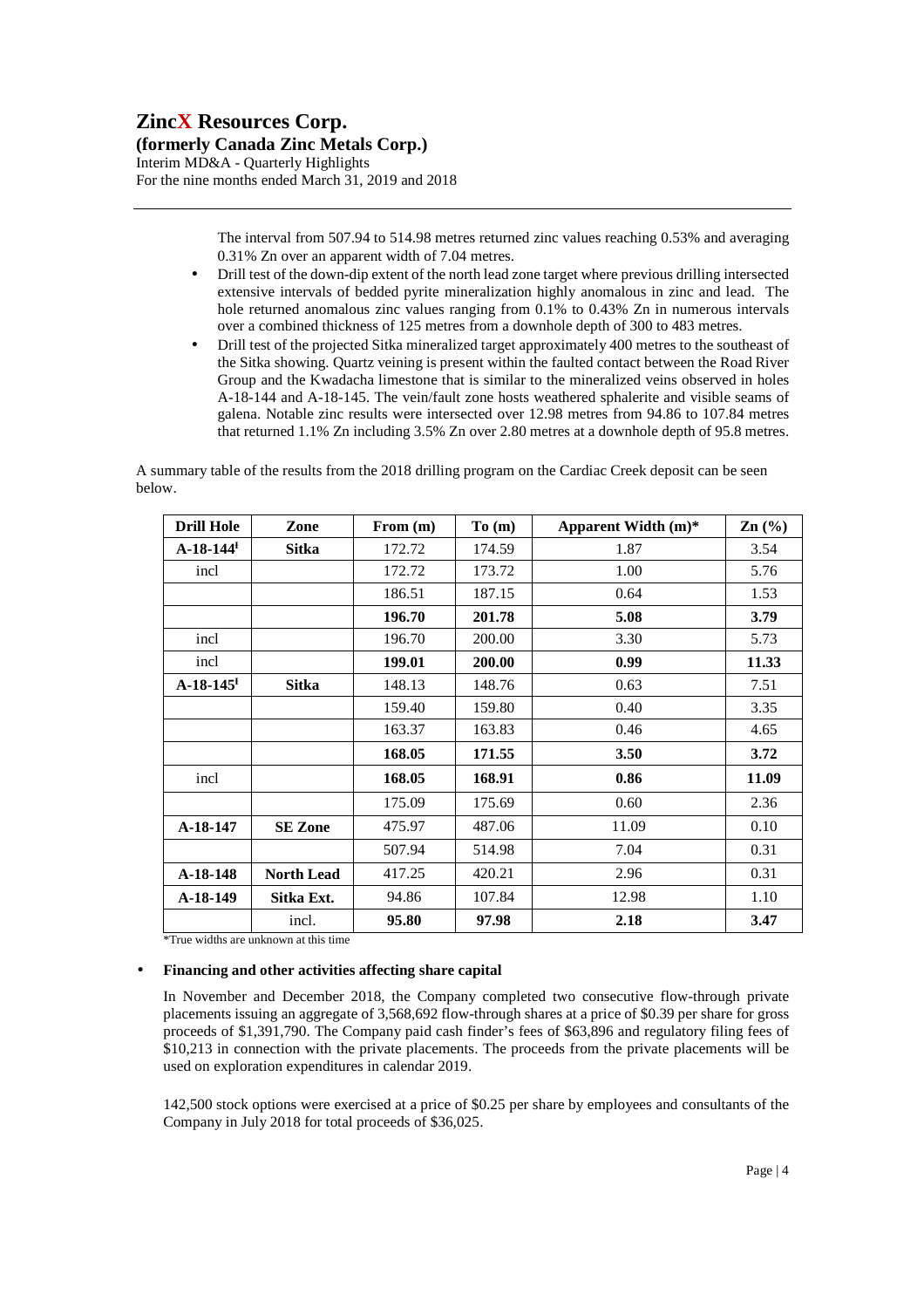**(formerly Canada Zinc Metals Corp.)**  Interim MD&A - Quarterly Highlights

For the nine months ended March 31, 2019 and 2018

220,000 share purchase warrants were exercised at a price of \$0.55 per share in July 2018 for gross proceeds of \$121,000. The warrants were granted under the December 2016 private placement and had an expiry date of December 15, 2018.

860,000 incentive stock options were granted to employees and consultants of the Company, exercisable at a price of \$0.33 per common share for a period of eight years commencing on July 3, 2018. 240,000 incentive stock options were granted to consultants of the Company, exercisable at a price of \$0.39 per common share before January 3, 2020.

In July 2018, the Company received TSX-V approval for the renewal of its Normal Course Issuer Bid ("NCIB") to purchase at market price up to 8,287,534 common shares, being approximately 5% of the Company's issued and outstanding common shares, through the facilities of the TSX-V. The bid commenced on August 1, 2018 and will stay open for another 12 months.

In November 2018, Mr. Hu Xinfu, Vice-President of Tongling Nonferrous Metals Group Holdings Co. Ltd. ("Tongling"), was appointed to the Board of Directors of the Company as an independent director.

At the Company's Annual General and Special Meeting ("AGSM"), shareholders voted to approve an amended and restated Stock Option Plan of the Company. The maximum number of common shares reserved for issuance under the plan was increased to 33,774,275 or 20% of the issued and outstanding common shares as at December 13, 2018.

|                                                                                     | <b>Akie Property</b>       |               | Kechika Regional |     | <b>Total</b>         |
|-------------------------------------------------------------------------------------|----------------------------|---------------|------------------|-----|----------------------|
| <b>Acquisition Costs:</b><br>Balance, June 30, 2018 and<br><b>December 31, 2018</b> | \$<br>24, 165, 241         | $\mathbb{S}$  | 192,768          | \$  | 24,358,009           |
| Deferred exploration costs:                                                         |                            |               |                  |     |                      |
| <b>Balance, June 30, 2018</b><br>Camp equipment, depreciation                       | \$<br>44,355,601<br>49,980 | <sup>\$</sup> | 4,354,446        | \$  | 48,710,047<br>49,980 |
| Drilling                                                                            | 990,112                    |               |                  |     | 990,112              |
| Geology                                                                             | 74,533                     |               |                  |     | 74,533               |
| Geophysics                                                                          |                            |               | 13,579           |     | 13,579               |
| Preliminary Economic Assessment                                                     | 29,524                     |               |                  |     | 29,524               |
| Community consultations                                                             | 151,562                    |               |                  |     | 151,562              |
| Environmental studies and permit<br>compliance                                      | 36,187                     |               |                  |     | 36,187               |
| Balance, March 31, 2019                                                             | \$<br>45,687,499           | \$            | 4,368,025        | \$  | 50,055,524           |
|                                                                                     |                            |               |                  |     |                      |
| <b>Total, June 30, 2018</b>                                                         | \$<br>68,520,842           | \$            | 4,547,214        | -\$ | 73,068,056           |
| <b>Total, March 31, 2019</b>                                                        | \$<br>69,852,740           | \$            | 4,560,793        | \$  | 74,413,533           |

Summary of exploration expenditures incurred on various properties to March 31, 2019: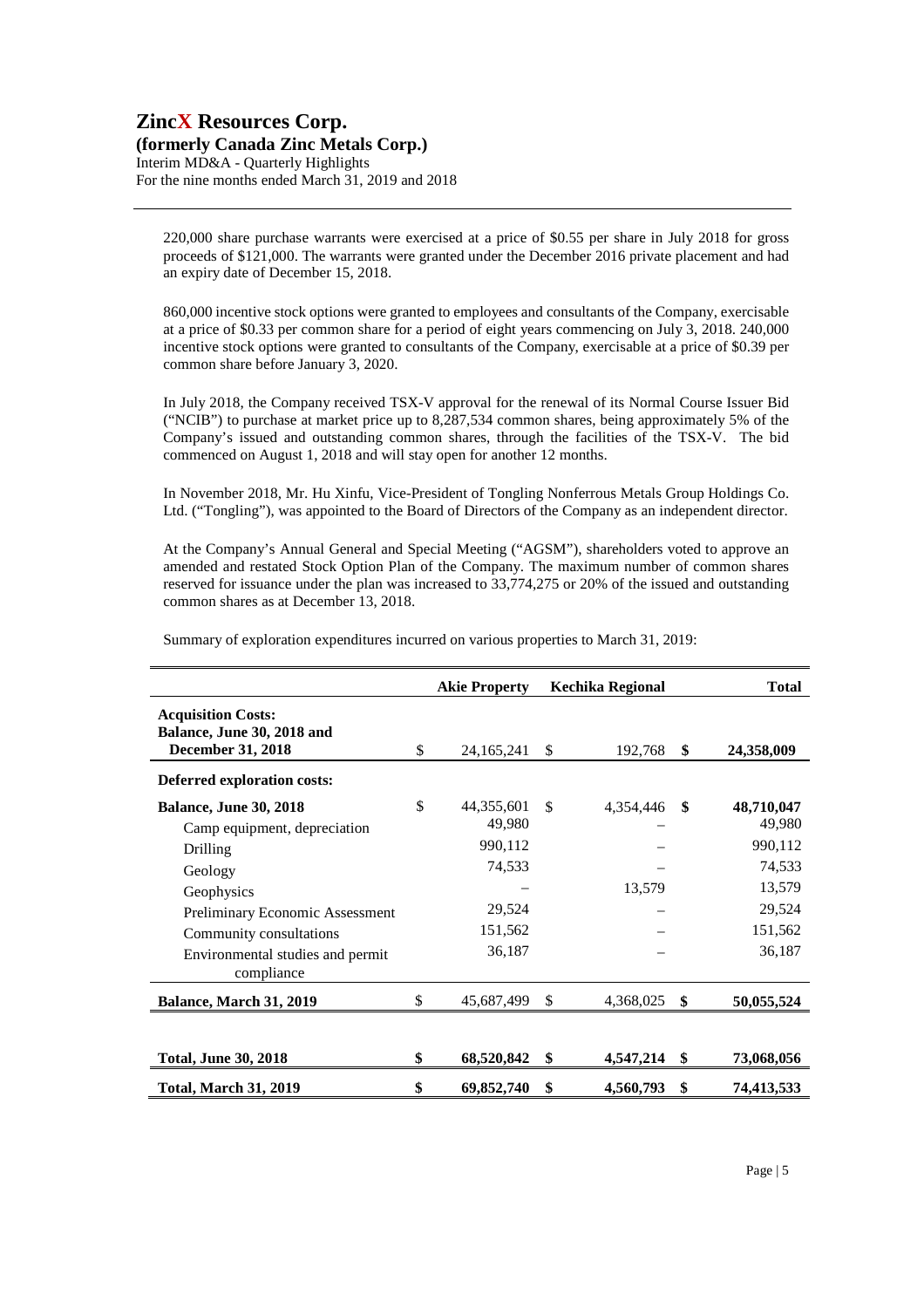# **(formerly Canada Zinc Metals Corp.)**

Interim MD&A - Quarterly Highlights For the nine months ended March 31, 2019 and 2018

### **Exploration Objectives**

### Akie Project:

- Continue definition drilling to expand the known extent of the Cardiac Creek deposit; update the current geological and resource models to NI 43-101 standards with all new drill results. Continue to examine trade-off studies to enhance the PEA including additional metallurgical lab testing and targeted geotechnical data acquisition to improve understanding of mine design parameters used in the PEA.
- Continue to evaluate outlying coincident geological/geophysical/geochemical targets for drill target definition.
- Continue to refine the design and costs of the planned underground exploration program. The underground exploration permit remains in good standing until December 2020. The underground exploration program was conceived in order to allow tightly spaced infill drilling from an underground decline in order to upgrade the current mineral resource to the Indicated and Measured levels of confidence. This would provide sufficient data for a pre-feasibility level of economic assessment of the ore body to be completed and investigate future viability of bulk sampling and mining.
- Continue environmental baseline sampling as required to maintain all related exploration permits in good standing.

### Kechika Regional Project:

- Continue regional synthesis of all historical and modern exploration data to assist with gap analysis and drill target definition.
- Complete follow-up assessment of airborne gravity anomalies from the 2015 geophysical survey on Mt. Alcock and Yuen North.
- Continue to evaluate high priority greenfield targets.
- Refine target selection to identify drill targets.

Kechika Regional Project (Pie Option Properties):

- Continue to work closely with Teck to review and advise on plans for ongoing exploration on the properties.
- Monitor field exploration results and expenditures and option agreement commitments.
- The next planned phase of exploration on the optioned properties is expected to include continued drill testing of the highest priority targets.

# **Results of Operations**

### *Nine Months Ended March 31, 2019 and 2018*

During the nine months ended March 31, 2019, the Company reported a net loss before comprehensive loss of \$1,457,529 or \$0.009 per share compared to a net loss before comprehensive loss of \$1,333,340 or \$0.008 per share during the same period last year, an increase in net loss of \$124,189.

Income reported for the nine months ended March 31, 2019 included interest income earned on the Company's cash deposits and short-term investments of \$71,979 (2018 - \$80,716) and administration fees of \$2,892 (2018 - \$Nil) earned for the use of the Company's Akie camp facilities during the 2018 summer drilling program.

General administration expenses during the nine months ended March 31, 2019 were \$1,621,530 as compared to \$1,743,229 during the same period last year, representing a decrease of \$121,699.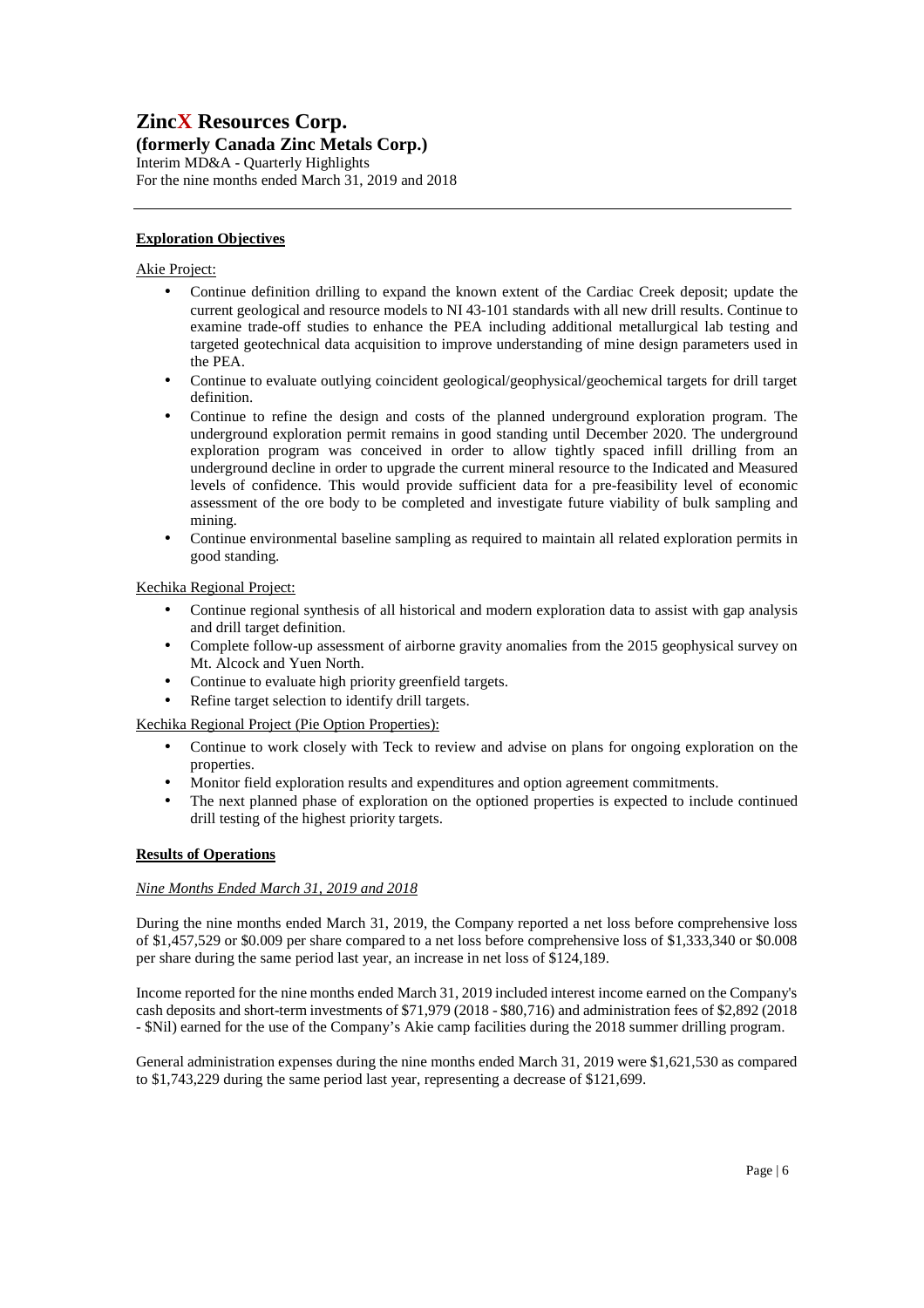### **(formerly Canada Zinc Metals Corp.)**

Interim MD&A - Quarterly Highlights For the nine months ended March 31, 2019 and 2018

The following expense categories contributed to the decrease in operating expenses:

- Bonuses decreased by \$11,828 (please see section Transactions with Related Parties below);
- Consulting fees decreased by \$77,470 as a result of less financial advisory services retained during the period;
- Director's fees decreased by \$10,000 as there were no fees paid to the Directors of the Company during the last quarter ended March 31, 2019;
- Office and miscellaneous expenses decreased by \$3,488 due to a decrease in the Company's corporate website development costs, telephone and internet charges;
- Regulatory fees decreased by \$6,707; during the same period of the last fiscal year, the Company incurred additional regulatory fees for a foreign background search on the new appointee to the Board of Directors of the Company. No similar cost was incurred in the current reporting period;
- Share-based compensation expenses decreased by \$106,084 as there were fewer stock options granted during the period. During the nine months ended March 31, 2019, the Company granted an aggregate of 1,100,000 (2018 – 1,380,000) stock options to certain employees and consultants of the Company and recorded share-based compensation expense of \$206,552 (2018– \$312,636) for the vested portion of the share options granted; and
- Travel and promotion decreased by \$68,184 primarily due to a decrease in promotional expenses of \$54,518 and travel expenses of \$13,666. The Company incurred higher travel and promotional expenses for participating in a number of mining investment forums and conferences in Asia and Europe in the fall of 2017. No similar expenses were incurred in the current 9-month reporting period.

There were no changes in management and administrative fees during the comparative periods. (Please see section Transactions with Related Parties below).

The above increases were partially offset by decreases in the following categories:

- Marketing expenses increased by \$148,237 due to an increase in advertising and marketing campaigns conducted during the period;
- Flow-through taxes increased by \$2,065 due to a timing difference in renouncing exploration expenditures in connection with the November 2017 flow-through private placement. When the Company uses the "look-back" rule to renounce exploration expenditures to investors before the Company actually incurs them, the Company is liable for the flow-through Part XII.6 tax;
- Professional fees increased by \$3,628 due to corporate legal services retained during the period;
- Transfer agent's fees increased by \$2,279 due to the AGM related costs; and
- Wages and benefits increased by \$8,216 as a result of higher salary expenses.

# *Three Months Ended March 31, 2019 and 2018*

During the three months ended March 31, 2019, the Company reported a net loss before comprehensive loss of \$303,841 compared to a net loss of \$652,936 during the same quarter last year, a decrease in net loss of \$349,095 primarily due to a decrease in general administration expenses of \$361,330.

The decrease in administration expenses was primarily a result of decreases in consulting fees of \$7,768, director's fees of \$10,000, marketing expenses of \$23,479, office and miscellaneous of \$7,869, share-based compensation of \$308,602 and travel and promotion of \$13,529.

Consulting fees decreased as a result of a decrease in corporate consulting services provided by VP of Exploration of the Company that included preparation of corporate presentations, attendance at industry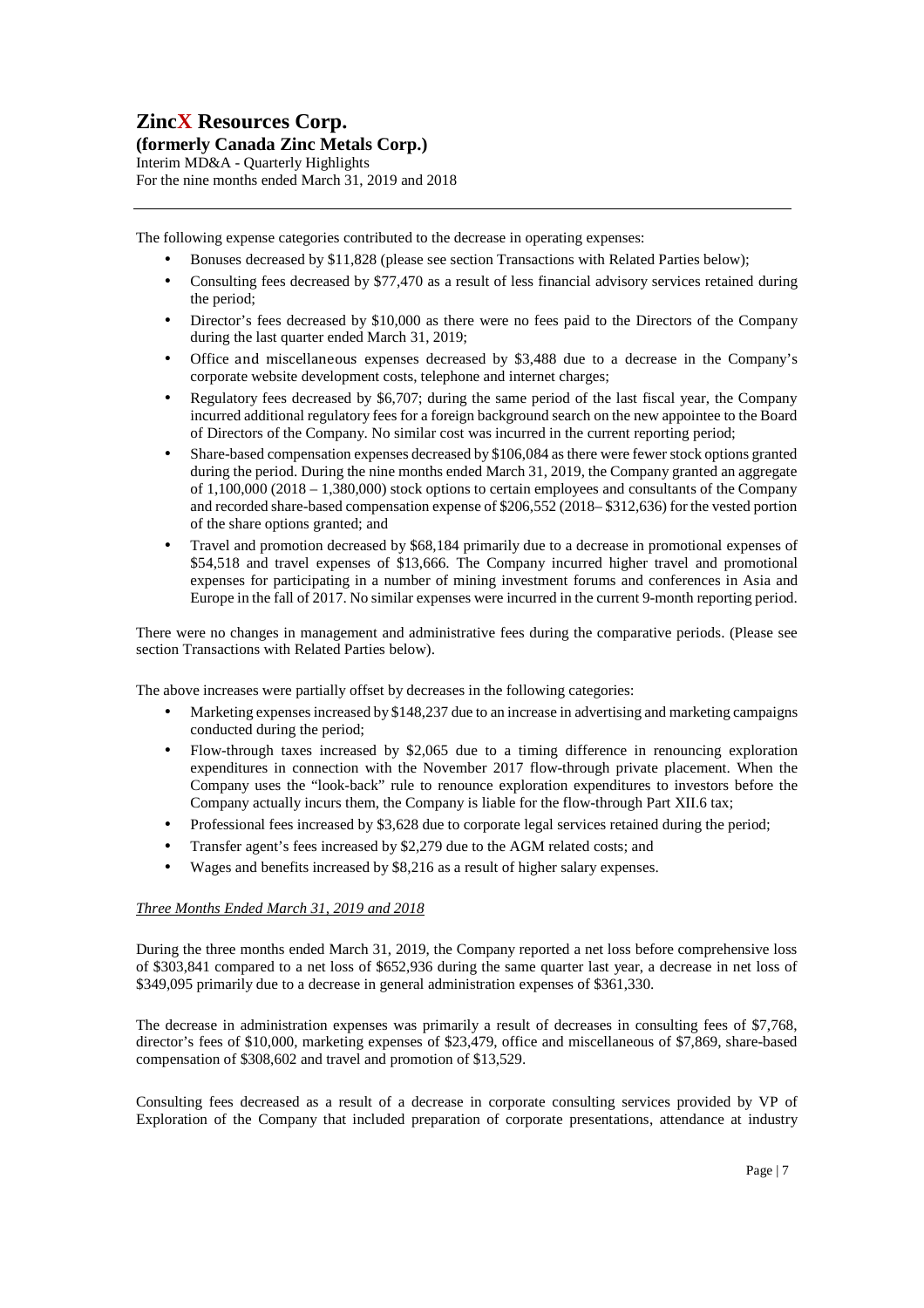# **ZincX Resources Corp. (formerly Canada Zinc Metals Corp.)**

Interim MD&A - Quarterly Highlights

For the nine months ended March 31, 2019 and 2018

events, investor meetings and review of potential business opportunities. The majority of services provided by the VP of Exploration during the current quarter were directly related to the exploration activities of the Company and were capitalized as exploration and evaluation costs (please see section Transaction with Related Parties below).

There were no fees paid to directors of the Company during the current quarter compared to \$10,000 paid during the third quarter last fiscal year.

Office expenses decreased by \$7,869 primarily due to a decrease of development costs for design and upgrade of the Company's corporate website that were completed in the third quarter of fiscal 2018.

Share-based compensation was significantly higher during the quarter ended March 31, 2018 as a result of 1,380,000 stock options granted to employees and consultants of the Company in February 2018. There were no stock options granted during the current quarter ended March 31, 2019.

#### **Liquidity and capital resources**

The Company's working capital position remains strong with cash of \$1,146,868 and GIC investments of \$2,533,500 as at March 31, 2019. Management believes that the Company has sufficient funds to meet its current obligations as they become due and to fund its exploration projects and administrative overhead for the next twelve months.

At March 31, 2019, the Company reported working capital of \$3,424,592 compared to working capital of \$4,789,053 at June 30, 2018, representing a decrease in working capital of \$1,364,461. The decrease in working capital was a result of redemption of the Company's GIC investments to fund general administration expenses and exploration activities of the Company, partially offset by proceeds of the flow-through private placements closed during the period.

Cash deposits decreased by \$2,012 from \$1,148,880 at June 30, 2018 to \$1,146,868 at March 31, 2019.

During the nine months ended March 31, 2019, the Company utilized its cash and cash equivalents as follows:

- (a ) the Company used \$1,403,450 of its cash in operating activities compared to \$1,351,569 during the same period last year;
- (b ) exploration expenditures during the period were \$1,586,504 compared to \$2,547,348 during the same period in fiscal 2018;
- (c ) In January 2018, \$445,598 was received from Teck in lieu of exploration expenditures on the Pie Properties project required to be incurred to exercise the First Option pursuant to the Option Agreement. There were no similar payments during the current fiscal year;
- (d ) \$1,519 was spent for renewal of a geological software license and purchase of office furniture compared to \$30,363 spent on the purchase of camp fixtures and office furniture during the same period last year;
- (e ) there were no sales or purchases of marketable securities as compared to the same period in fiscal 2018 when the Company generated \$58,525 on the sales of marketable securities;
- (f ) the Company redeemed \$1,496,234 (2018 invested \$200,000) from its GIC investments to fund the exploration program and received interest of \$18,821 (2018 – \$10,492) on the redemption;
- $(g)$  \$1,391,790 (2018 \$1,521,773) was raised in the private placements, all of which committed to flowthrough agreements with investors. \$74,109 (2018 - \$100,903) was paid in share issuance costs in connection with the private placements;
- (h ) aggregate of 142,500 stock options were exercised by employees and consultants of the Company for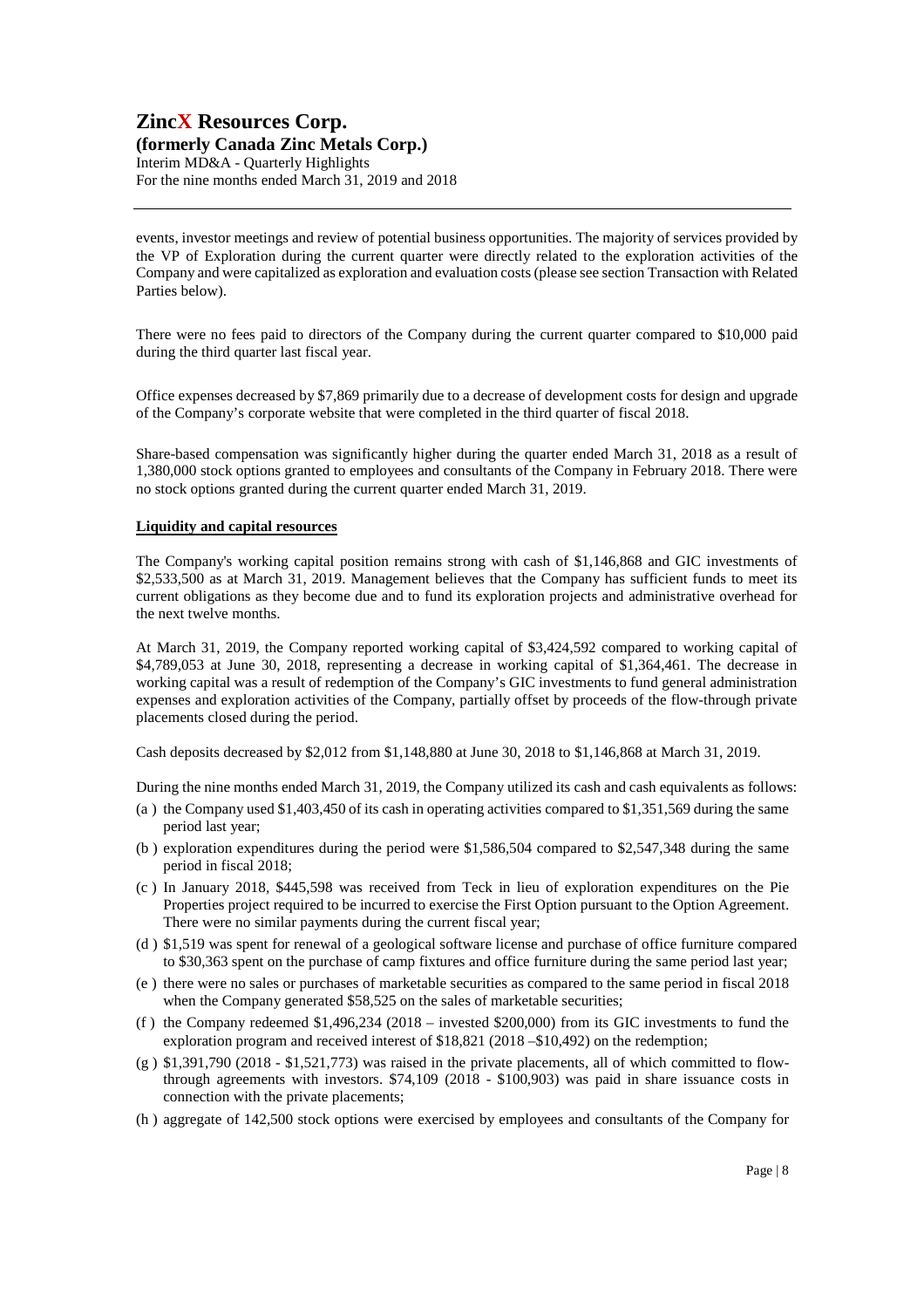**(formerly Canada Zinc Metals Corp.)**  Interim MD&A - Quarterly Highlights

For the nine months ended March 31, 2019 and 2018

total gross proceeds of \$36,025 (2018 - \$2,300);

- (i ) 220,000 share purchase warrants were exercised for total gross proceeds of \$121,000 (2018 \$Nil); and
- (j ) no common shares of the Company were repurchased under the NCIB during the period (2018 \$3,508).

The Company's current assets excluding cash consisted of the following:

|                                          | March 31, 2019 | June 30, 2018 |
|------------------------------------------|----------------|---------------|
| Government sales tax credits             | 12.829<br>\$   | 44,750<br>S.  |
| Interest accrued on reclamation deposits | 4,039          | 421           |
| Prepaid expenses                         | 35,064         | 65,439        |
| Loan receivable including interest       |                | 118,466       |
| Marketable securities at fair value      | 39,800         | 57,150        |
| GIC investments including interest       | 2,533,500      | 4,004,314     |

The \$100,000 loan receivable was advanced under a promissory note bearing interest at a rate of 10% per annum with an original 6-month term that was extended for an additional 12 month period until February 25, 2018. After February 25, 2018, management agreed to extend the repayment of the loan and the accumulated interest until the debtor finalizes a significant financing that is currently awaiting completion. The loan and the accumulated interest remained unpaid as at December 31, 2018 and as of the date of this MD&A. During the nine months ended March 31, 2019, management of the Company made the assessment of the credit risk on the loan and recognized a loss allowance of \$125,973 (2018 - \$Nil) against the amount of the loan principal and accumulated interest.

The Company holds a few GIC investments with the principal amount totalling \$2,503,767 yielding average fixed interest rates of 2.26%, one of which has a value of \$1,000,000 and is non-redeemable until June 1, 2019. At March 31, 2019, the GIC investments accumulated interest of \$29,733.

Current liabilities as at March 31, 2019 consisted of trade payables and accrued liabilities of \$38,132 (June 30, 2018 - \$417,914), due to related parties of \$16,743 (June 30, 2018 - \$Nil) and a flow-through premium liability of \$292,633 (June 30, 2018 - \$232,453) recorded in connection with the recently completed November-December 2018 flow-through private placements. The flow-through premium liability does not represent cash liability to the Company and will be fully amortized by December 2019 after the Company incurs qualifying flow-through exploration expenditures of \$1,391,790.

The other sources of funds potentially available to the Company are through the exercise of outstanding stock options. See Item 1.15 – Other Requirements – Summary of Outstanding Share Data. There can be no assurance, whatsoever, that any or all these outstanding exercisable securities will be exercised.

The Company has and may continue to have capital requirements in excess of its currently available resources. In the event the Company's plans change, its assumptions change or prove inaccurate, or its capital resources in addition to projected cash flow, if any, prove to be insufficient to fund its future operations, the Company may be required to seek additional financing. Although the Company has been successful in raising the above funds, there can be no assurance that the Company will have sufficient financing to meet its future capital requirements or that additional financing will be available on terms acceptable to the Company in the future.

The Company's overall success will be affected by its current or future business activities. The Company is currently in the process of acquiring and exploring its interests in resource properties and has not yet determined whether these properties contain mineral deposits that are economically recoverable. The continued operations of the Company and the recoverability of expenditures incurred in these resource properties are dependent upon the existence of economically recoverable reserves, securing and maintaining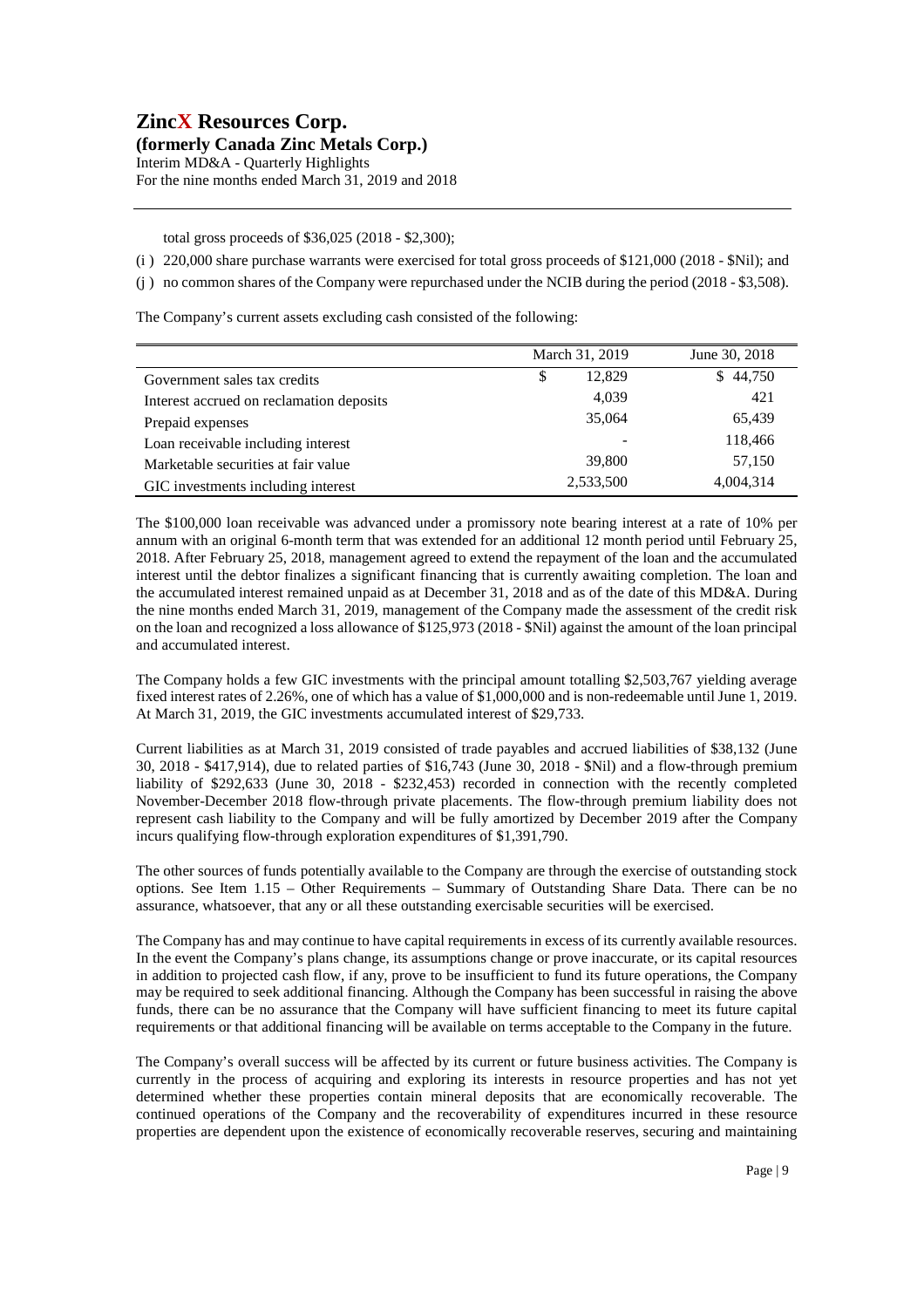# **ZincX Resources Corp. (formerly Canada Zinc Metals Corp.)**  Interim MD&A - Quarterly Highlights

For the nine months ended March 31, 2019 and 2018

title and beneficial interest in the properties, obtaining necessary financing to explore and develop the properties, and upon future profitable production or proceeds from disposition of the resource properties.

The Company is exposed in varying degrees to a variety of financial instrument related risks, including price risk with respect to commodity and equity prices. The Company closely monitors certain commodity prices, individual equity movements, and the stock market to determine the appropriate course of action to be taken by the Company. For further discussion of financial risks, please refer to Note 16 of the condensed consolidated interim financial statements for the nine months ended March 31, 2019.

#### Transactions with related parties

The remuneration of directors and other key management personnel during the nine months ended March 31, 2019 and 2018 were as follows:

| March 31,                               | 2019          | 2018          |
|-----------------------------------------|---------------|---------------|
|                                         |               |               |
| Bonuses (iv)                            | \$<br>30,256  | \$<br>42,084  |
| Consulting fees (iv)                    | 11,250        | 11,250        |
| Directors fees (ii)                     | 20,000        | 30,000        |
| Exploration and evaluation expenditures |               |               |
| $(gedological consulting)$ (v)          | 112,500       | 112,500       |
| Management fees (i)                     | 265,500       | 265,500       |
| Other employment benefits (vii)         | 22,969        | 22,227        |
| Share-based compensation (vi)           |               | 3,130         |
| Total                                   | \$<br>462,475 | \$<br>486,691 |

(i) Pursuant to a management and administrative services agreement amended effective July 1, 2011 and May 1, 2014 with Varshney Capital Corp. ("VCC"), a company with two common directors, Peeyush Varshney and Praveen Varshney, the Company agreed to pay monthly management and administrative fees of \$29,500 and \$5,000, respectively.

During the nine months ended March 31, 2019, the Company paid  $$265,500 (2018 - $265,500)$ for management fees and  $$45,000 (2018 - $45,000)$  for administrative fees to VCC;

- (ii) the Company paid \$20,000 (2018 \$30,000) in directors' fees to four directors of the Company John Thomas, Marco Strub, Peeyush Varshney and Praveen Varshney;
- (iii) the Company paid  $$30,256$  (2018  $$42,084$ ) in bonuses to VCC;
- (iv) the Company paid  $$11,250$  (2018  $$11,250$ ) for consulting fees to Sircon AG, a company controlled by Marco Strub, a director of the Company ;
- (v) the Company paid or accrued exploration and evaluation costs of \$112,500 (2018 \$112,500) for geological consulting fees to to Ridgeview Resources Ltd., a company controlled by Ken MacDonald, VP of Exploration of the Company, of which \$97,658 (2018 - \$85,312) was capitalized as exploration and evaluation costs and \$14,842 (2018 - \$27,188) was expensed as consulting fees;
- (vi) share-based compensation is the fair value of share options that have been granted to directors and executive officers and the related compensation expense recognized over the vesting periods; and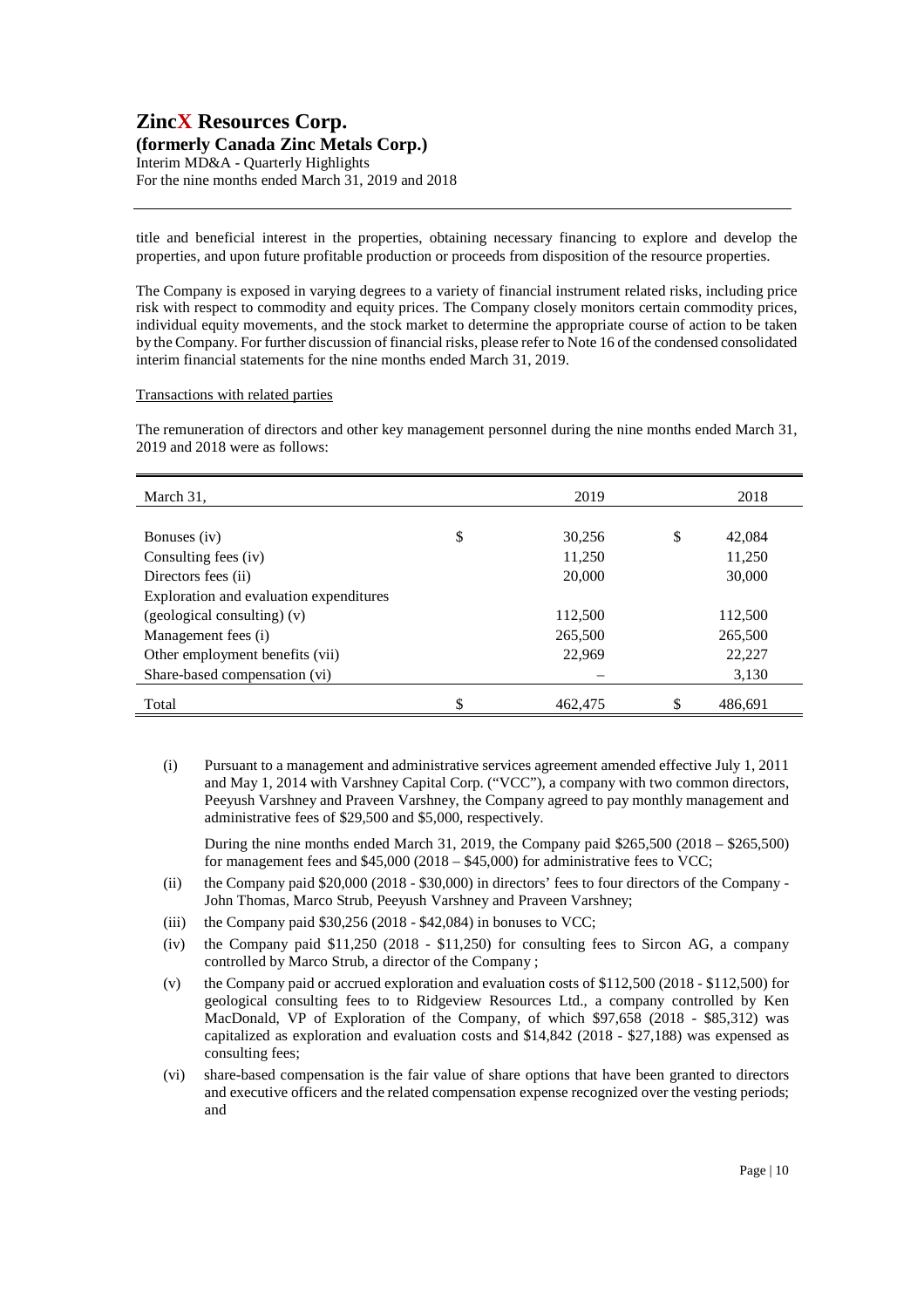**(formerly Canada Zinc Metals Corp.)** 

Interim MD&A - Quarterly Highlights For the nine months ended March 31, 2019 and 2018

(vii) other employment benefits included life insurance and health benefits for the CEO and health benefits for the CFO of the Company.

As at March 31, 2019, \$16,743 (June 30, 2018 - \$Nil) was due to the CEO and the CFO of the Company for reimbursement of regulatory filing fees, legal fees and promotional expenses. The amounts were paid subsequent to March 31, 2019.

#### **Changes in accounting policies**

#### *IFRS 9 - Financial Instruments ("IFRS 9")*

As at July 1, 2018, the Company adopted all of the requirements of IFRS 9, which replaced IAS 39 Financial Instruments: Recognition and Measurement ("IAS 39"). IFRS 9 introduces extensive changes to IAS 39's guidance on the classification and measurement of financial assets and a new "expected credit loss model" for the impairment of financial assets. IFRS 9 also provides new guidance on the application of hedge accounting. The standard was effective for annual periods beginning on or after January 1, 2018.

Most of the requirements in IAS 39 for classification and measurement of financial liabilities were carried forward in IFRS 9, so the Company's accounting policy with respect to financial liabilities is substantially unchanged.

As a result of adopting this standard, the Company has changed its accounting policy for financial assets retrospectively, for assets that were recognized at the date of application. An assessment has been made and the impact to the Company's consolidated financial statements was to reclassify its available-for-sale marketable securities to fair value through profit or loss. The Company adopted IFRS 9 retrospectively without restatement of comparative amounts resulting in a reclassification of \$6,731 from accumulated other comprehensive loss to deficit on July 1, 2018. Future changes in the fair value of these marketable securities will be recorded directly in profit or loss. No other differences of any significance have been noted in relation to the adoption of IFRS 9.

The following are new accounting policies for financial assets under IFRS 9. All other aspects of our accounting policies for financial instruments as disclosed in Note 2 to the audited consolidated financial statements for the year ended June 30, 2018 are unaffected.

The Company classifies its financial assets in the following categories: at fair value through profit or loss ("FVTPL"), at fair value through other comprehensive income ("FVTOCI") or at amortized cost.

The classification depends on the purpose for which the financial assets were acquired. Management determines the classification of its financial assets at initial recognition.

#### *Financial assets at FVTPL*

Financial assets carried at FVTPL are initially recorded at fair value and transaction costs are expensed in the income statement. Realized and unrealized gains and losses arising from changes in the fair value of the financial asset held at FVTPL are included in the income statement in the period in which they arise.

#### *Financial assets at FVTOCI*

Investments in equity instruments at FVTOCI are initially recognized at fair value plus transaction costs. Subsequently, they are measured at fair value, with gains and losses arising from changes in fair value recognized in other comprehensive income. There is no subsequent reclassification of fair value gains and losses to profit or loss following the de-recognition of the investment.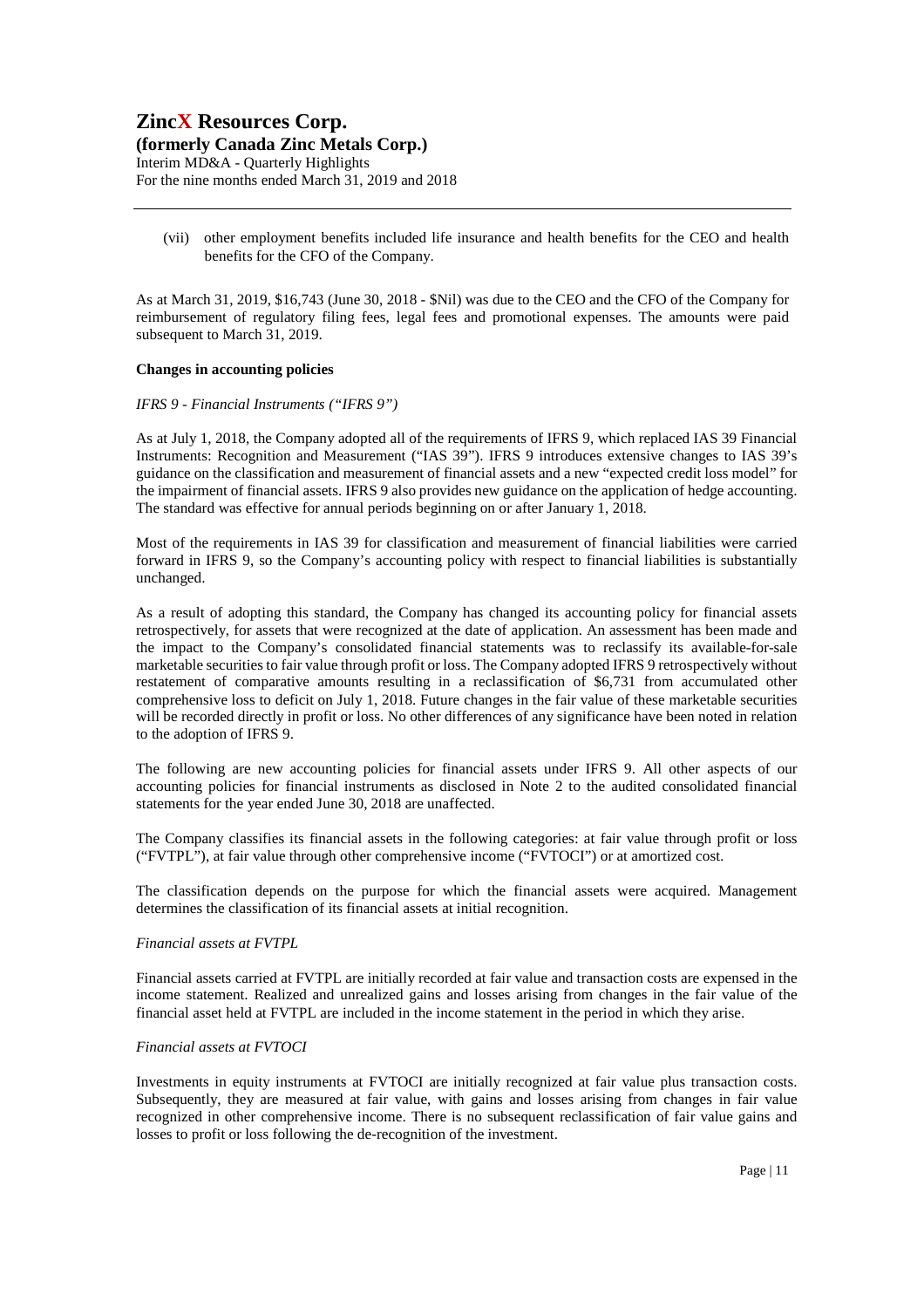# **ZincX Resources Corp. (formerly Canada Zinc Metals Corp.)**  Interim MD&A - Quarterly Highlights

For the nine months ended March 31, 2019 and 2018

#### *Financial assets at amortized cost*

Financial assets at amortized cost are initially recognized at fair value and subsequently carried at amortized cost less any impairment. They are classified as current assets or non-current assets based on their maturity date.

Financial assets are derecognized when they mature or are sold, and substantially all the risks and rewards of ownership have been transferred. Gains and losses on de-recognition of financial assets classified as FVTPL or amortized cost are recognized in the income statement. Gains or losses on financial assets classified as FVTOCI remain within accumulated other comprehensive income.

#### *Impairment of financial assets at amortized cost*

The Company recognizes a loss allowance for expected credit losses on financial assets that are measured at amortized cost. At each reporting date, the loss allowance for the financial asset is measured at an amount equal to the lifetime expected credit losses if the credit risk on the financial asset has increased significantly since initial recognition. If at the reporting date, the financial asset has not increased significantly since initial recognition, the loss allowance is measured for the financial asset at an amount equal to twelve month expected credit losses.

Impairment losses on financial assets carried at amortized cost are reversed in subsequent periods if the amount of the loss decreases and the decrease can be objectively related to an event occurring after the impairment was recognized.

The Company completed an assessment of its consolidated financial instruments as at July 1, 2018. The following table shows the original classification under IAS 39 and the new classification under IFRS 9.

|                              | Original classification                 | New classification                      |
|------------------------------|-----------------------------------------|-----------------------------------------|
|                              | <i>IAS</i> 39                           | IFRS 9                                  |
| <b>Financial assets</b>      |                                         |                                         |
| Cash                         | Financial assets - FVTPL                | Financial assets - FVTPL                |
| Receivables                  | Loans and receivables - amortized cost  | Loans and receivables - amortized       |
|                              |                                         | cost                                    |
| Loan receivable              | Loans and receivables - amortized cost  | Loans and receivables - amortized       |
|                              |                                         | cost                                    |
| Marketable securities        | Available-for-sale – FVTOCI             | Financial assets - FVTPL                |
| Investments                  | Financial assets - FVTPL                | Financial assets - FVTPL                |
|                              |                                         |                                         |
| <b>Financial liabilities</b> |                                         |                                         |
| Trade payables and           | Other financial liabilities - amortised | Other financial liabilities - amortised |
| accrued liabilities          | cost                                    | cost                                    |

*IFRS 15 – Revenue from Contracts with Customers ("IFRS 15")* 

On July 1, 2018, the Company adopted IFRS 15, which supersedes IAS 18 – Revenue ("IAS 18"). IFRS 15 establishes a single five-step model framework for determining the nature, amount, timing and uncertainty of revenue and cash flows arising from a contract with a customer. The standard is effective for annual periods beginning on or after January 1, 2018.

The Company is a junior mining exploration company and it currently does not generate any revenue from contracts with customers. Therefore, the adoption of this standard did not have any significant impact on the